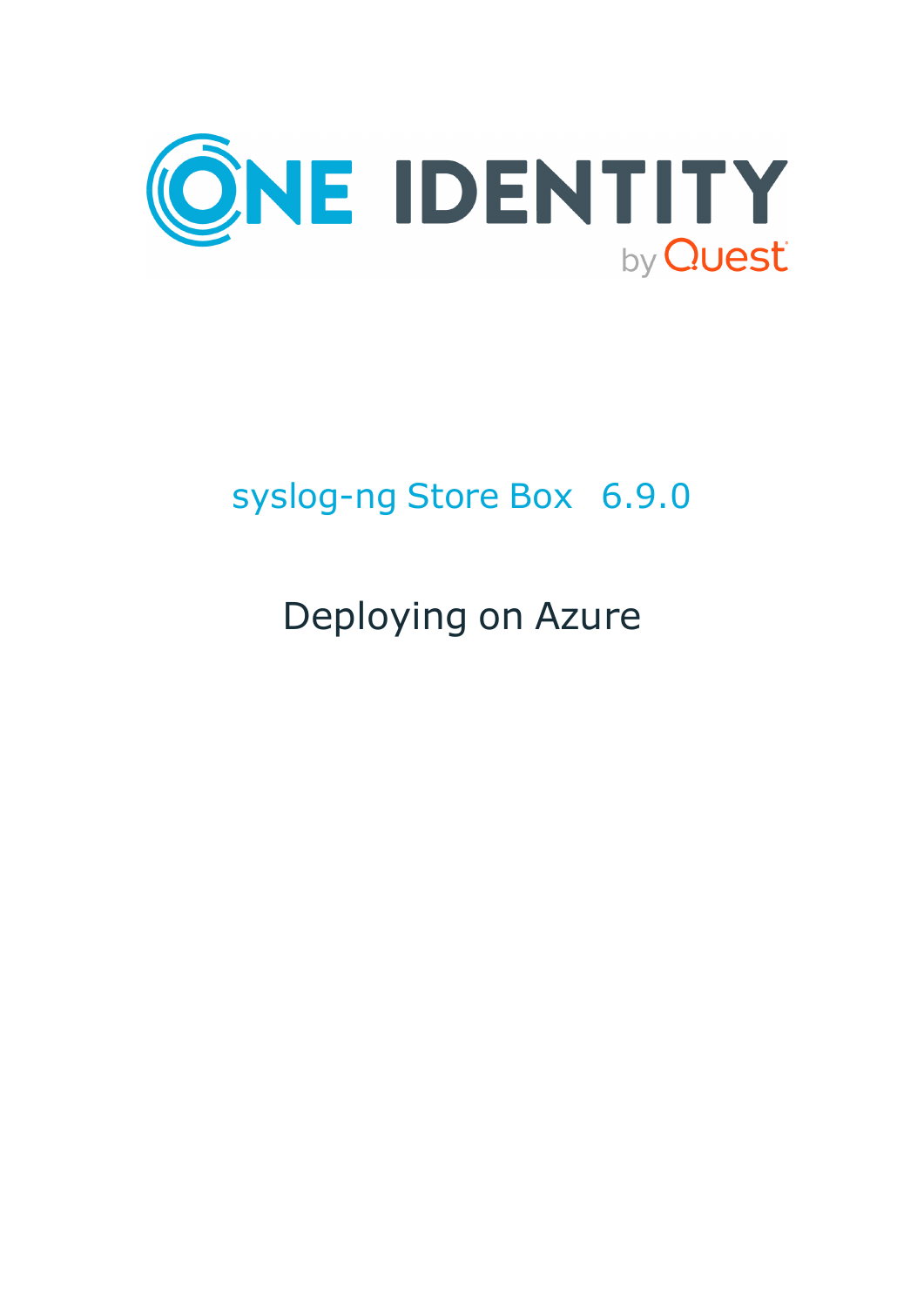#### **Copyright 2021 One Identity LLC.**

#### **ALL RIGHTS RESERVED.**

This guide contains proprietary information protected by copyright. The software described in this guide is furnished under a software license or nondisclosure agreement. This software may be used or copied only in accordance with the terms of the applicable agreement. No part of this guide may be reproduced or transmitted in any form or by any means, electronic or mechanical, including photocopying and recording for any purpose other than the purchaser's personal use without the written permission of One Identity LLC .

The information in this document is provided in connection with One Identity products. No license, express or implied, by estoppel or otherwise, to any intellectual property right is granted by this document or in connection with the sale of One Identity LLC products. EXCEPT AS SET FORTH IN THE TERMS AND CONDITIONS AS SPECIFIED IN THE LICENSE AGREEMENT FOR THIS PRODUCT, ONE IDENTITY ASSUMES NO LIABILITY WHATSOEVER AND DISCLAIMS ANY EXPRESS, IMPLIED OR STATUTORY WARRANTY RELATING TO ITS PRODUCTS INCLUDING, BUT NOT LIMITED TO, THE IMPLIED WARRANTY OF MERCHANTABILITY, FITNESS FOR A PARTICULAR PURPOSE, OR NON-INFRINGEMENT. IN NO EVENT SHALL ONE IDENTITY BE LIABLE FOR ANY DIRECT, INDIRECT, CONSEQUENTIAL, PUNITIVE, SPECIAL OR INCIDENTAL DAMAGES (INCLUDING, WITHOUT LIMITATION, DAMAGES FOR LOSS OF PROFITS, BUSINESS INTERRUPTION OR LOSS OF INFORMATION) ARISING OUT OF THE USE OR INABILITY TO USE THIS DOCUMENT, EVEN IF ONE IDENTITY HAS BEEN ADVISED OF THE POSSIBILITY OF SUCH DAMAGES. One Identity makes no representations or warranties with respect to the accuracy or completeness of the contents of this document and reserves the right to make changes to specifications and product descriptions at any time without notice. One Identity does not make any commitment to update the information contained in this document.

If you have any questions regarding your potential use of this material, contact:

One Identity LLC. Attn: LEGAL Dept 4 Polaris Way Aliso Viejo, CA 92656

Refer to our Web site [\(http://www.OneIdentity.com](http://www.oneidentity.com/)) for regional and international office information.

#### **Patents**

One Identity is proud of our advanced technology. Patents and pending patents may apply to this product. For the most current information about applicable patents for this product, please visit our website at [http://www.OneIdentity.com/legal/patents.aspx.](http://www.oneidentity.com/legal/patents.aspx)

#### **Trademarks**

One Identity and the One Identity logo are trademarks and registered trademarks of One Identity LLC. in the U.S.A. and other countries. For a complete list of One Identity trademarks, please visit our website at [www.OneIdentity.com/legal](http://www.oneidentity.com/legal). All other trademarks are the property of their respective owners.

#### **Legend**

**WARNING: A WARNING icon highlights a potential risk of bodily injury or property** œ **damage, for which industry-standard safety precautions are advised. This icon is often associated with electrical hazards related to hardware.**

**CAUTION: A CAUTION icon indicates potential damage to hardware or loss of data if instructions are not followed.**

SSB Deploying on Azure Updated - 15 November 2021, 12:28 Version - 6.9.0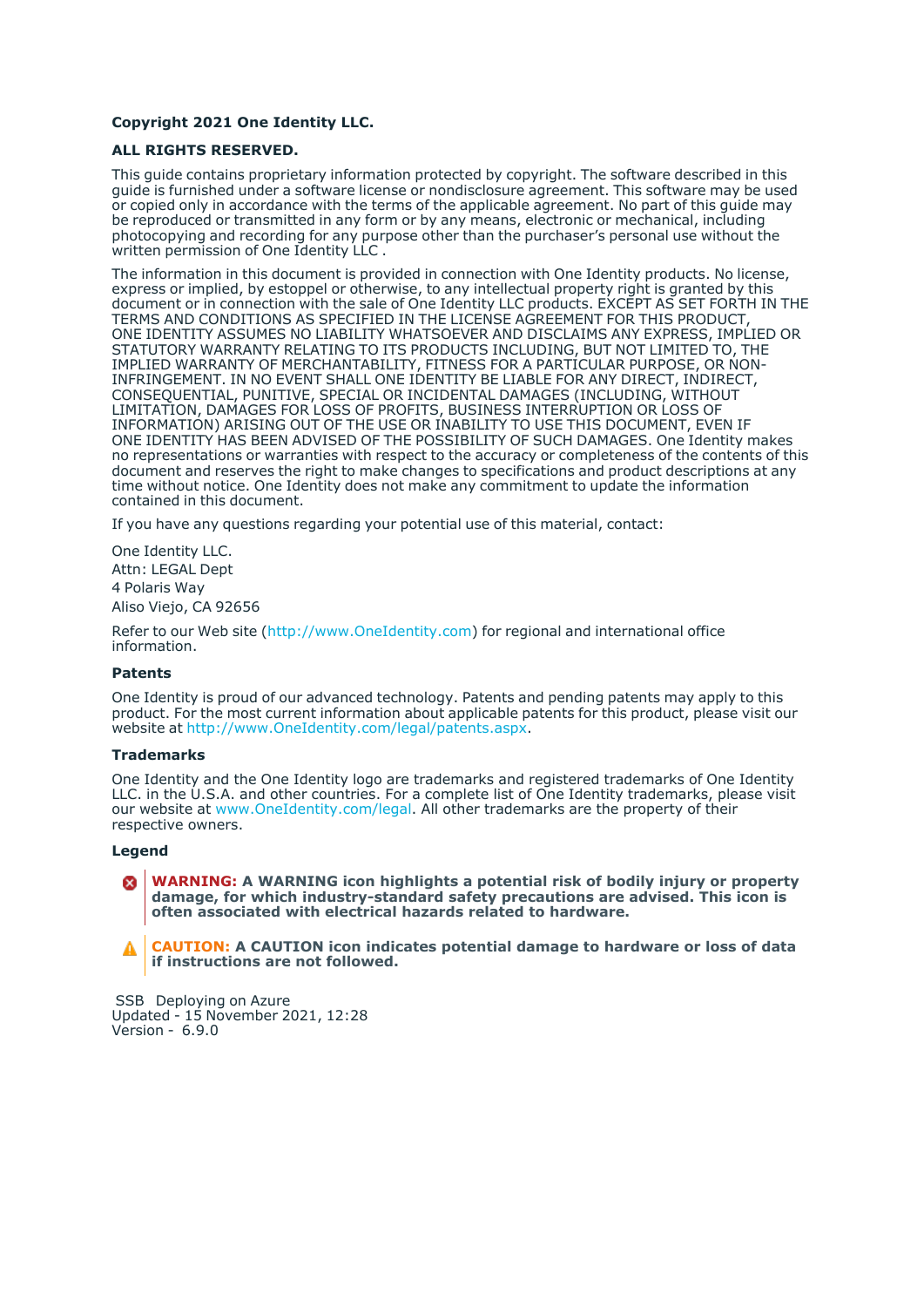### **Contents**



SSB

**3**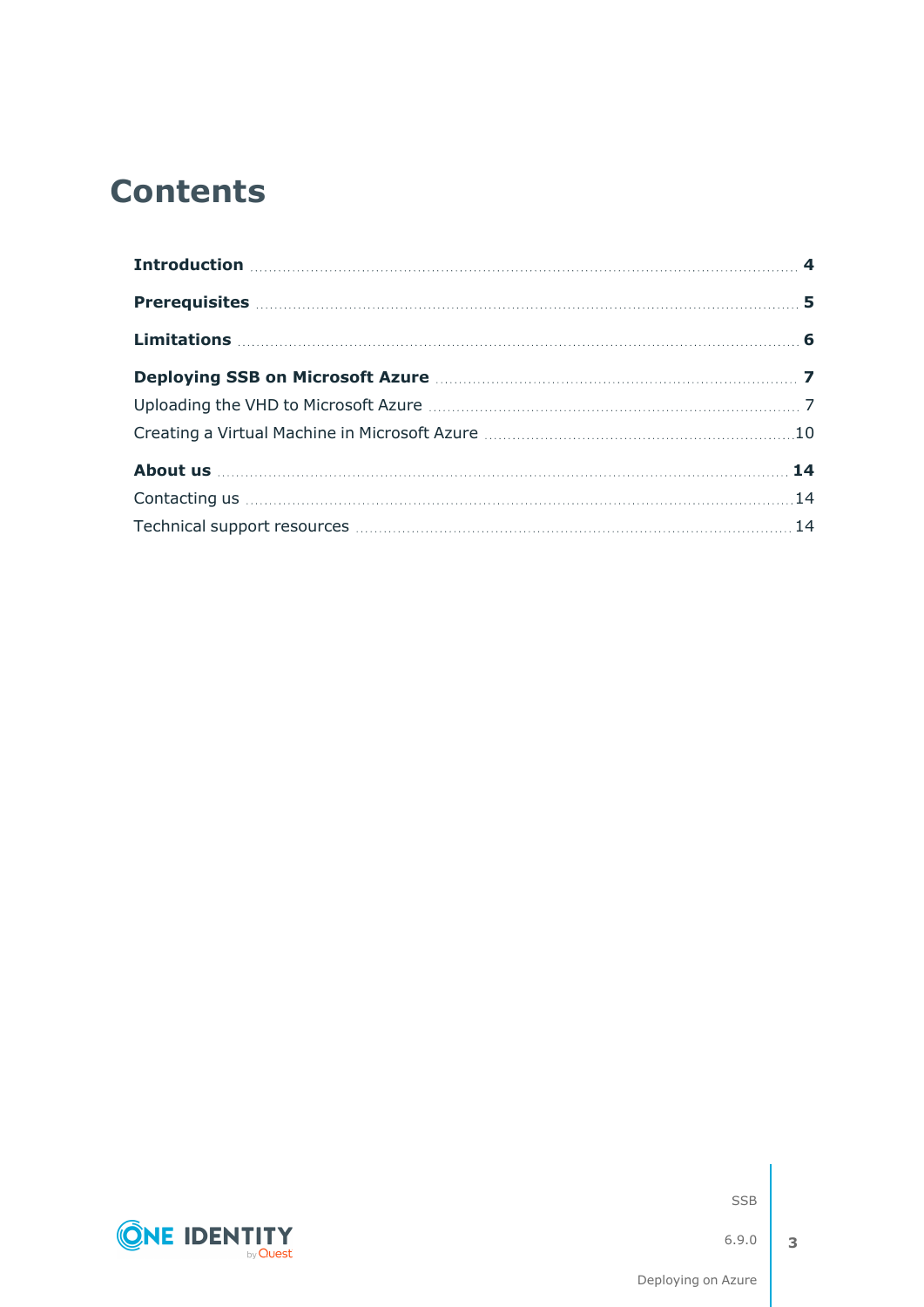## **Introduction**

<span id="page-3-0"></span>The aim of this guide is to provide detailed, step-by-step instructions on how to set up and install syslog-ng Store Box in a Microsoft Azure virtual environment.

NOTE: When setting up a virtual environment, carefully consider the configuration aspects such as CPU, memory availability, I/O subsystem, and network infrastructure to ensure the virtual layer has the necessary resources available. Please consult [One](https://support.oneidentity.com/essentials/support-guide#tab3) [Identity's](https://support.oneidentity.com/essentials/support-guide#tab3) Product Support Policies for more information on environment virtualization.

The document comprises the following sections:

- [Prerequisites](#page-4-0) on page 5 collects the requirements that you must comply with before deploying SSB on Microsoft Azure.
- [Limitations](#page-5-0) on page 6 lists the limitations that apply when installing SSB in a Microsoft Azure virtual environment.
- [Deploying](#page-6-0) SSB on Microsoft Azure on page 7 describes how to install SSB in a Microsoft Azure virtual environment.

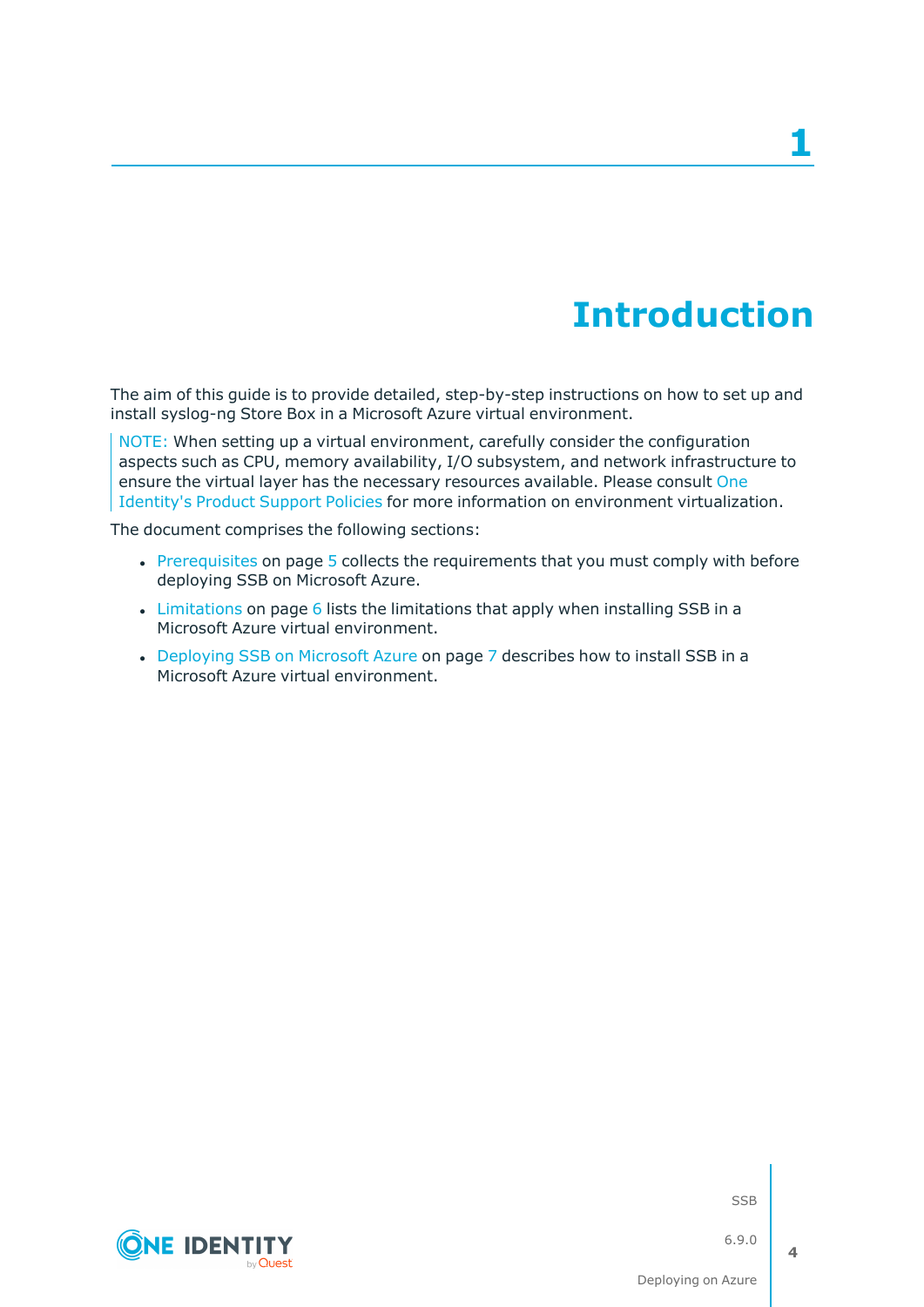## **Prerequisites**

<span id="page-4-0"></span>The following prerequisites must be met before deploying SSB on Microsoft Azure:

- You have a valid One Identity syslog-ng Store Box license.
- syslog-ng Store Box uses the "Bring your own license" model. Note that to deploy two active SSB nodes as an availability set, you must purchase two standalone SSB licenses. To purchase a license, [contact](https://www.syslog-ng.com/buy/) our Sales Team.
- You have a Microsoft Azure account.
- You have secure access to your Microsoft Azure Virtual Network resources, for example, through the use of a Virtual Private Network (VPN).
- You have working knowledge of the SSB installation process.
- You are familiar with Microsoft Azure.

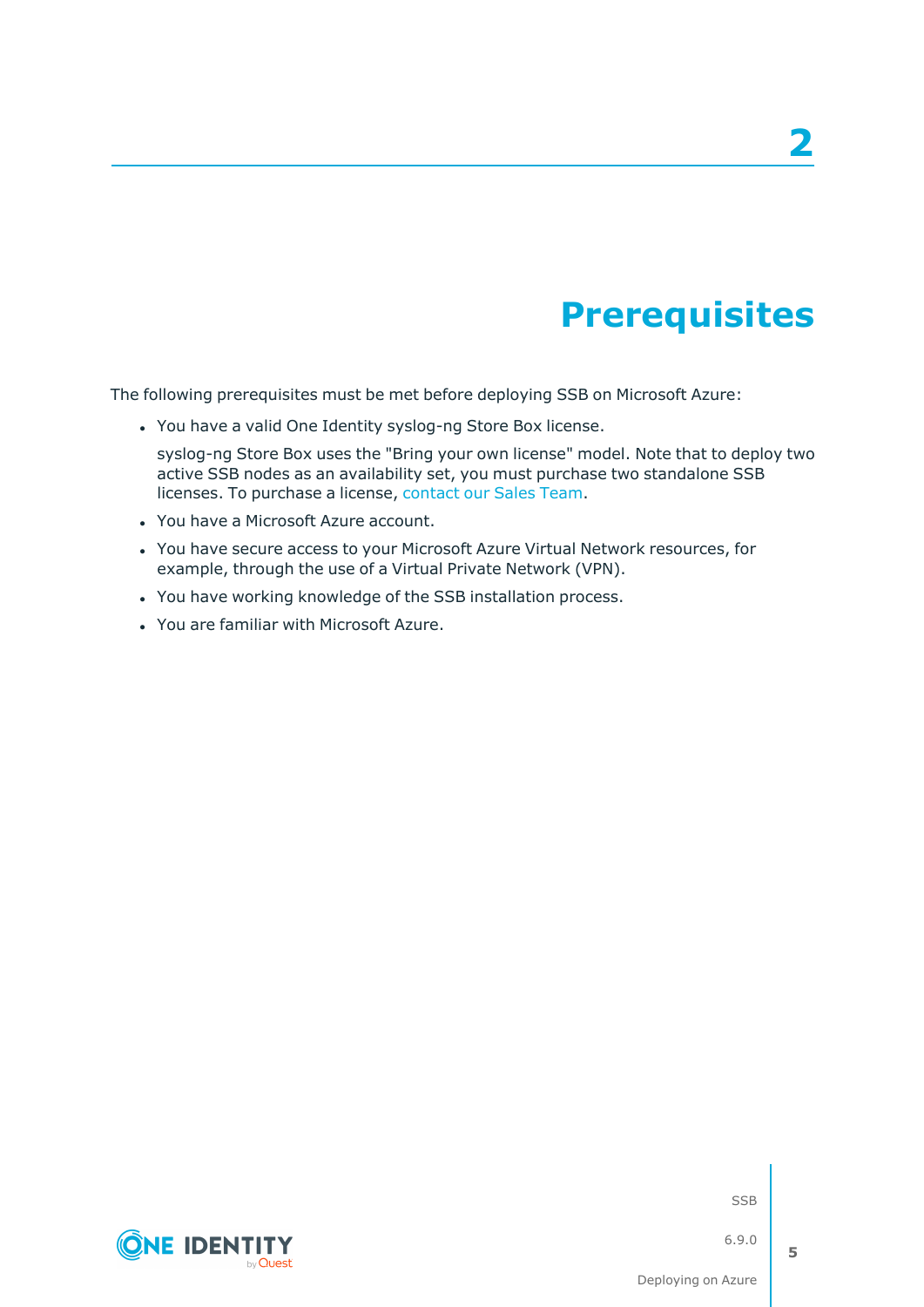### **Limitations**

**3**

<span id="page-5-0"></span>The following limitations apply when deploying SSB on Microsoft Azure:

- SSB High Availability operation mode is not available. If High Availability (HA) operation mode is required in a virtual environment, use the HA function provided by the virtual environment.
- Hardware-related alerts and status indicators of SSB may display inaccurate information, for example, display degraded RAID status.
- When running SSB in a virtual environment, it is sufficient to use a single network interface.
- During Microsoft Azure installation, connecting directly to the Internet using a public IP address is not supported. Instead, you must access the Internet via a Virtual Private Network or a jump host.
- By default, the disk size of the virtual disk is 10 GiB. If you want to increase the disk size later, see ["Increasing](https://support.oneidentity.com/technical-documents/syslog-ng-store-box/6.9.0/installation-guide/) the virtual disk size of SSB under a virtual machine" in the [Installation](https://support.oneidentity.com/technical-documents/syslog-ng-store-box/6.9.0/installation-guide/) Guide.
- SSB only supports the use of OS disks. It does not support the use of data disks or temporary disks and therefore these cannot be used.

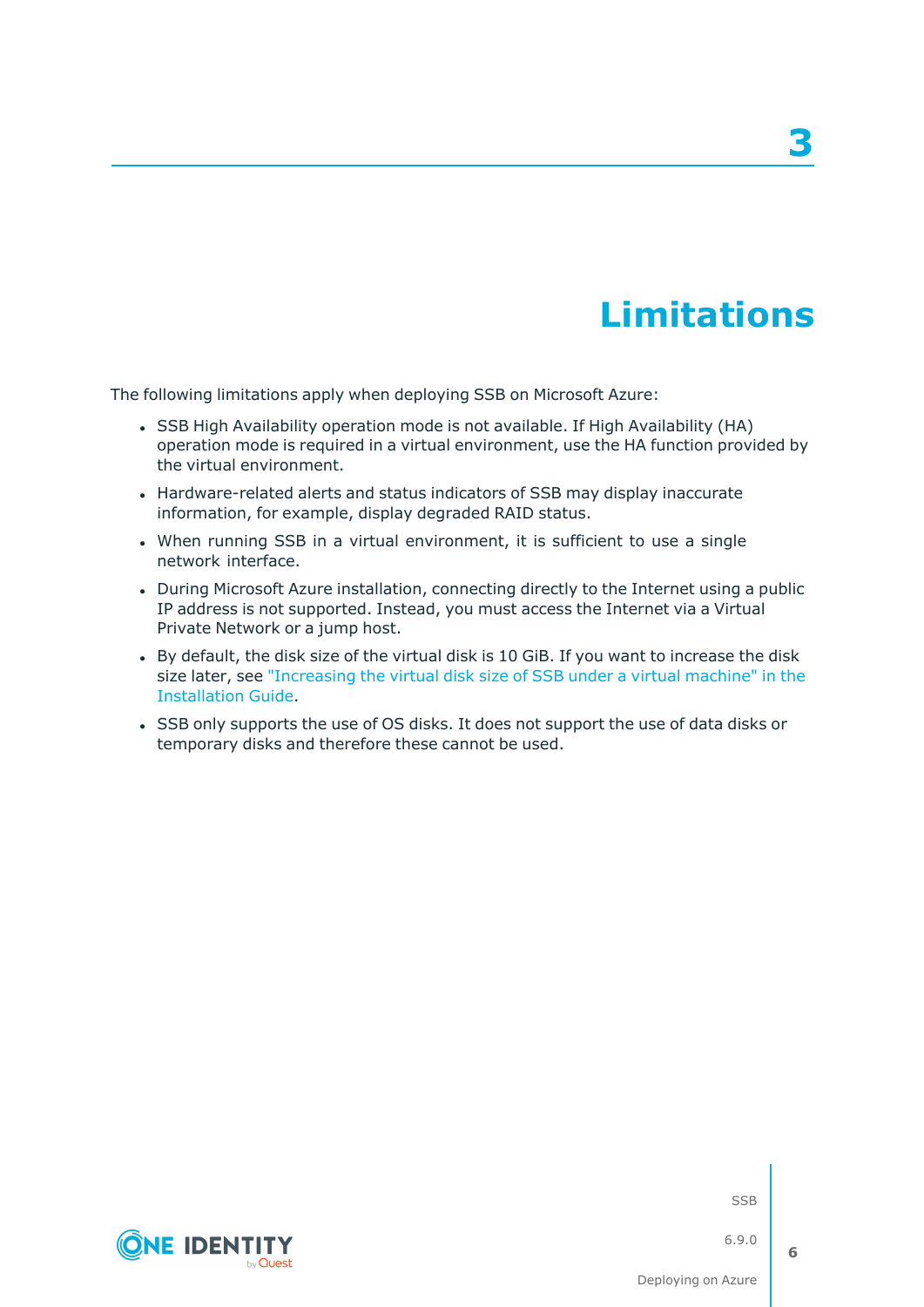# <span id="page-6-0"></span>**Deploying SSB on Microsoft Azure**

If you require detailed information about installing the virtual machine, uploading the VHD, or using Microsoft Azure in general consult the following guide: [Create](https://docs.microsoft.com/en-us/azure/virtual-machines/linux/upload-vhd) a Linux VM from [custom](https://docs.microsoft.com/en-us/azure/virtual-machines/linux/upload-vhd) disk with the Azure CLI 2.0 or, check out the How-to guides under the same link.

This guide only focuses on uploading the VHD and installing SSB.

#### **A** CAUTION:

**Hazard of security breach.**

**During Microsoft Azure installation, connecting directly to the Internet using a public IP address is not supported. Instead, you must access the Internet via a Virtual Private Network or a jump host.**

### <span id="page-6-1"></span>**Uploading the VHD to Microsoft Azure**

The following describes how to download the .vhd file and upload it to Microsoft Azure.

To use the VHD to create a new Azure VM, you will need to upload the VHD to a storage account and create a managed disk from the VHD.

#### *To download the .vhd file and upload it to Microsoft Azure*

- 1. Log on to the [support](https://support.oneidentity.com/en-US/Login) portal with your credentials.
- 2. Navigate to [support](https://support.oneidentity.com/en-US/Login) portal and select **syslog-ng Store Box**. Select the product version or model corresponding to the version of your SSB, and download the compressed VHD disk image under **Download Software**.

Extract the image .zip file to the directory of your choice. The extracted file will be ssb-<full\_version\_number>.vhd.

3. Download and install azure-cli from GitHub - [azure-cli.](https://github.com/Azure/azure-cli)

You will use the **az** command and its parameters to create all the required prerequisites for uploading the VHD to Microsoft Azure.



SSB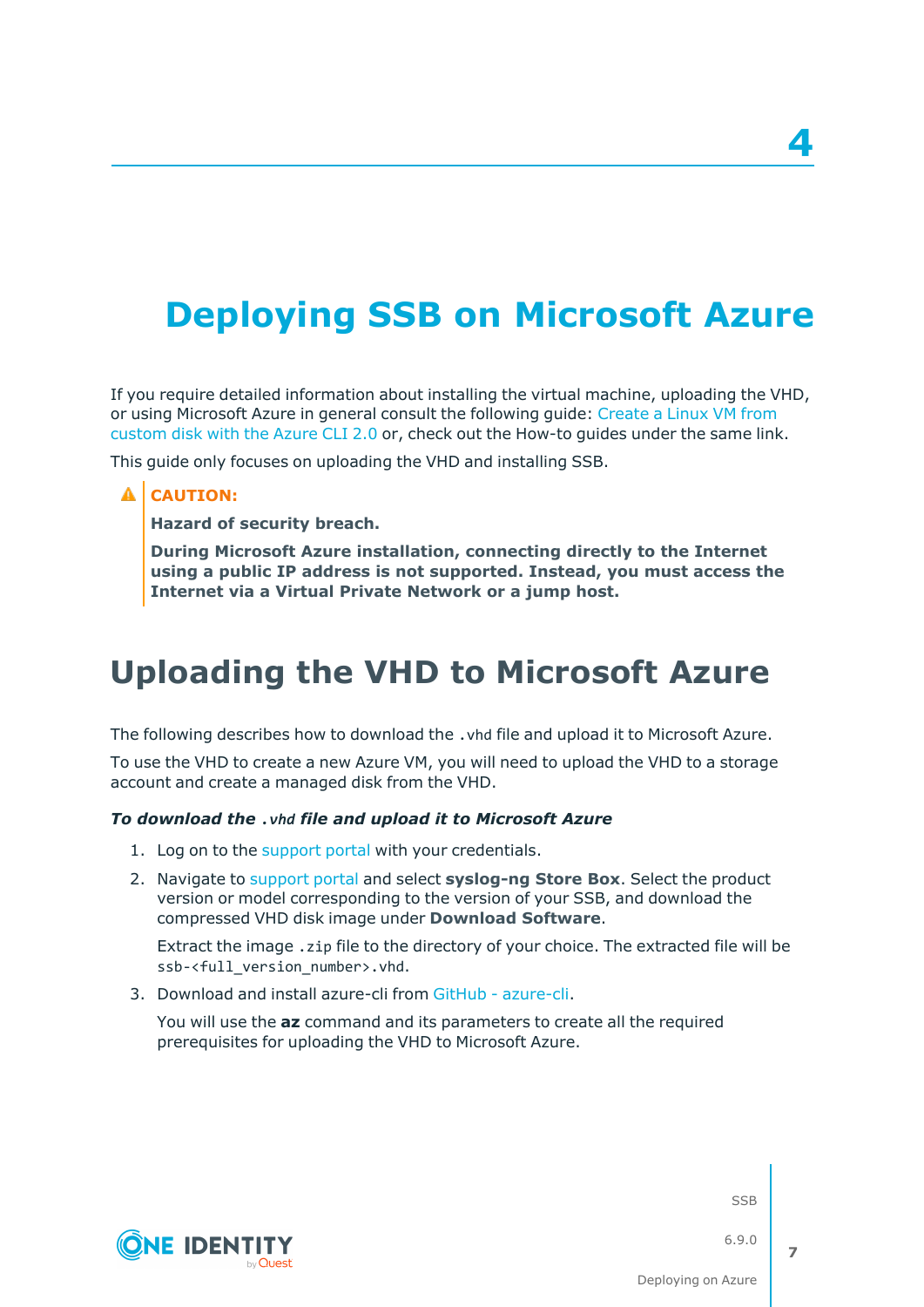#### 4. **Create a resource group:**

```
az group create \
 --name <resource_group_name> \
 --location <resource group region>
```
Where:

- **.** --name: Name your resource group. For example, MyResourceGroup.
- **.** --location: The region of the resource group. For example, westus.

For details on the command and its parameters, see az group [create.](https://docs.microsoft.com/en-us/cli/azure/group?view=azure-cli-latest#az_group_create)

#### 5. **Create a storage account:**

```
az storage account create \
--name <storage account name> \
--resource-group <resource group name> \
 --location <storage account location> \
 --kind Storage \
 --sku Standard_LRS
```
Where:

- **--name**: Name your storage account. For example, myStorageAccount.
- **.** --resource-group: The name of the resource group in which you create the storage account. For example, MyResourceGroup.
- **--location**: The region of the storage account, but only what is permitted by the resource group. For example, westus.
- **--kind**: The type of storage account. You will create a storage, so enter Storage, which is the default value.
- **.** -- **sku**: The storage account SKU. Standard LRS is a standard, HDD-type storage.

For details on the command and its parameters, see az storage [account](https://docs.microsoft.com/en-us/cli/azure/storage/account?view=azure-cli-latest#az_storage_account_create) create.

#### 6. **List the storage account keys:**

Save one of these keys for later, because you will need it during the upload process:

```
az storage account keys list \
 --resource-group <resource_group_name> \
 --account-name <storage_account_name>
```
Where:



SSB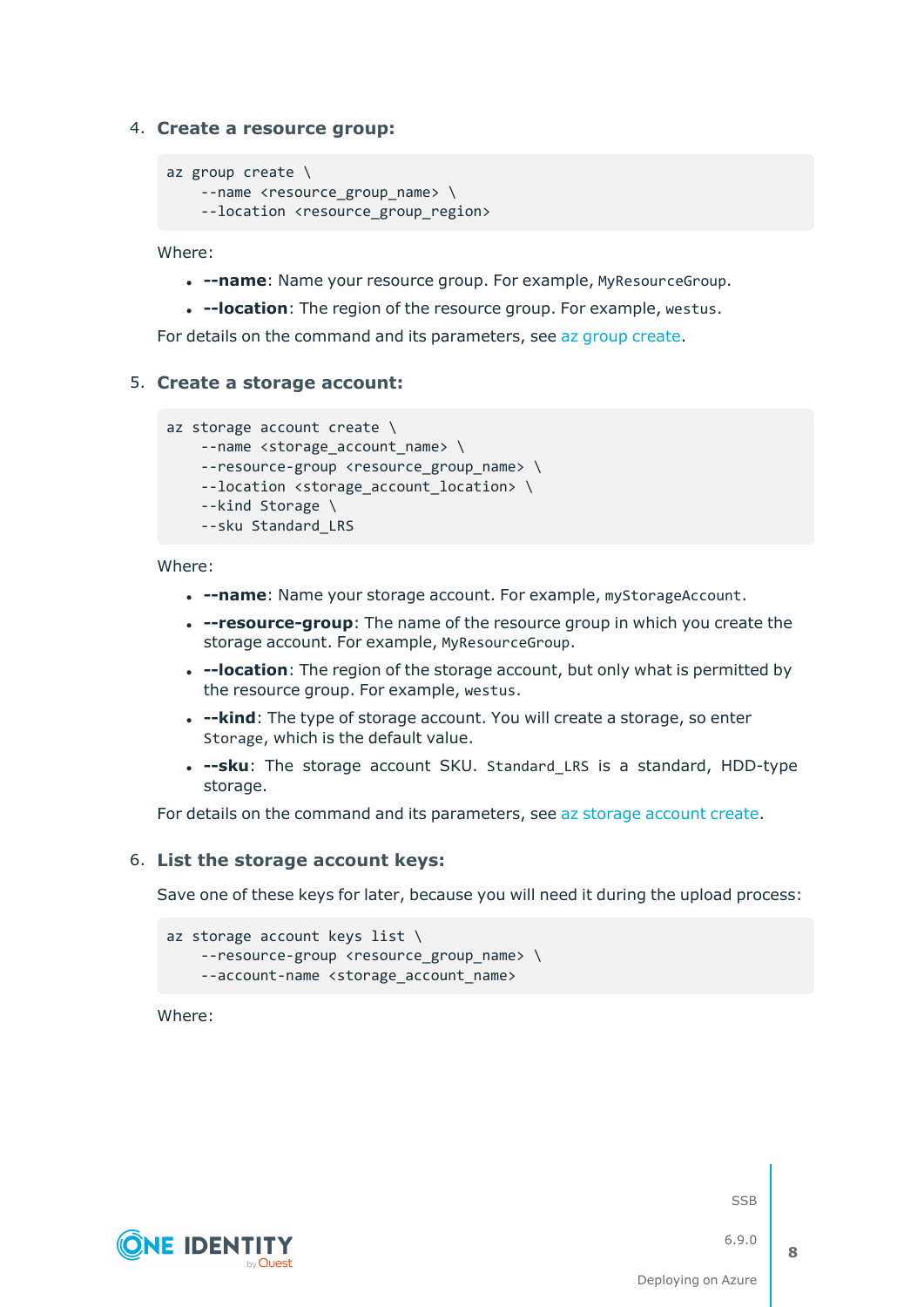- **--resource-group**: The name of the resource group in which you have created the storage account. For example, myResourceGroup.
- **--account-name**: The name of the storage account. For example, MyStorageAccount.

For details on the command and its parameters, see az storage [account](https://docs.microsoft.com/en-us/cli/azure/storage/account/keys?view=azure-cli-latest#az_storage_account_keys_list) keys list.

#### 7. **Create a storage container inside the storage account:**

You will upload the VHD into this container:

```
az storage container create \
--name <container name> \
 --account-name <storage account name>
```
Where:

- **--name**: Name your storage container. For example, MyStorageContainer.
- **--account-name**: The name of the storage account. For example, MyStorageAccount.

For details on the command and its parameters, see az storage [container](https://docs.microsoft.com/en-us/cli/azure/storage/container?view=azure-cli-latest#az_storage_container_create) create.

#### 8. **Upload the VHD file to the storage container:**

```
az storage blob upload \
--name <name of uploaded vhd> \setminus--account-name <storage_account_name> \
 --account-key <storage_account_key> \
 --container-name <container_name> \
 --type page \
 --file <path_to_local_vhd_file>
```
Where:

- **--name**: Name your blob, that is, the upload VHD. For example, MyBlob.
- **--account-name**: The name of the storage account. For example, MyStorageAccount.
- **--account-key**: The storage account key that you have saved before.
- **--containername**: The name of the storage container. For example, MyStorageContainer.
- **.** --type: Defaults to page for . vhd files.
- <sup>l</sup> **--file**: Path of the file to upload as the blob content. For example, path/to/ssb- <full\_version\_number>.vhd.

For details on the command and its parameters, see az [storage](https://docs.microsoft.com/en-us/cli/azure/storage/blob?view=azure-cli-latest#az_storage_blob_upload) blob upload.



SSB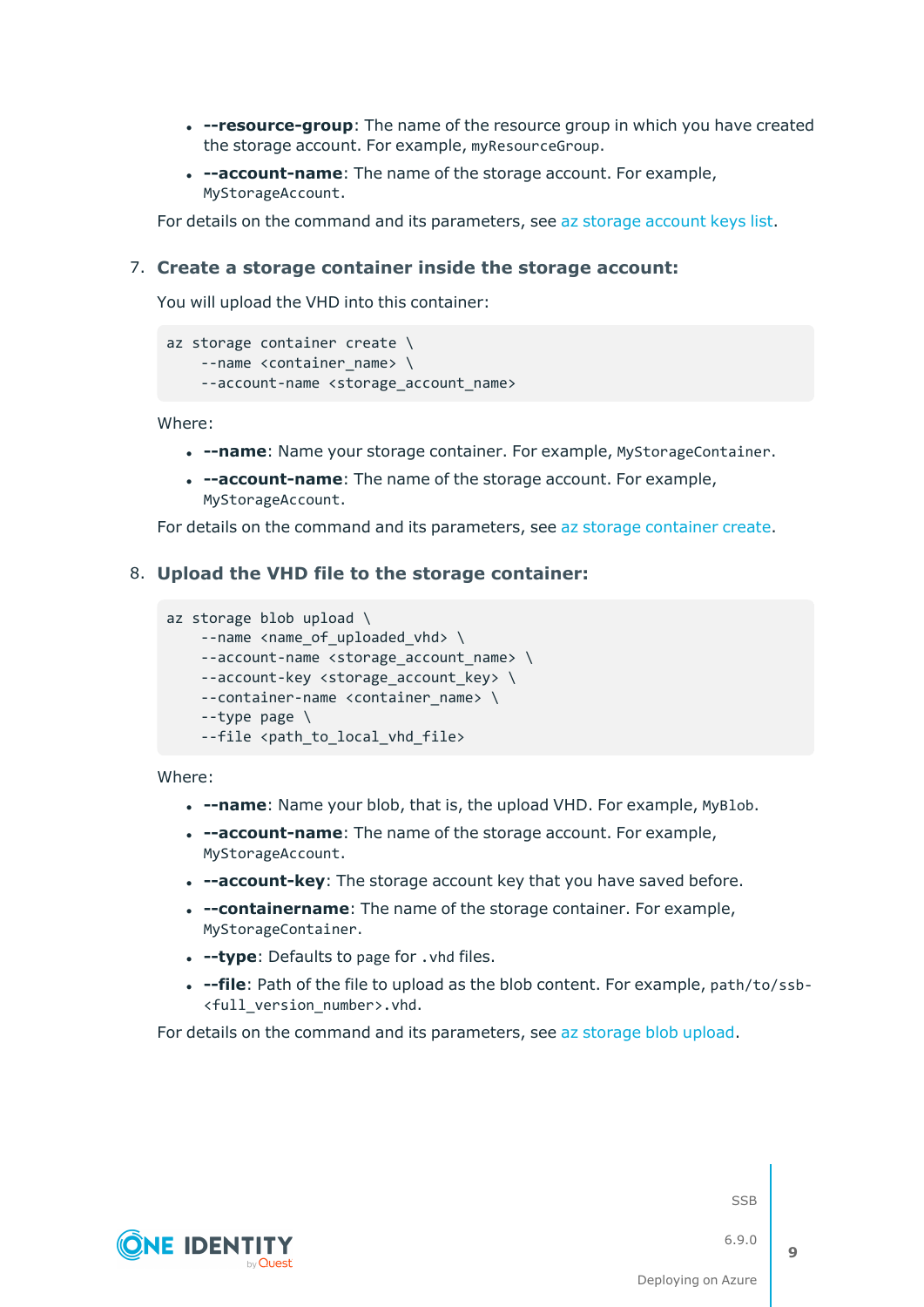### <span id="page-9-0"></span>**Creating a Virtual Machine in Microsoft Azure**

1. **Create a virtual network with subnet:**

```
az network vnet create
```
- --name <virtual network\_name> \
- --resource-group <resource\_group\_name>

Where:

- **.** --name: Name your virtual network. For example, MyVnet.
- **--resource-group**: The name of the resource group in which you have created the storage account. For example, myResourceGroup.

For details on the command and its parameters, see az [network](https://docs.microsoft.com/en-us/cli/azure/network/vnet?view=azure-cli-latest#az_network_vnet_create) vnet create.

2. (Optional)

#### **Create a network security group:**

You can define firewall rules in the network security group.

```
az network nsg create \
 --name <security_group_name> \
 --resource-group <resource group name> \
 --location <location>
```
Where:

- **--name**: Name your network security group. For example, MyNsg.
- **.** --resource-group: The name of the resource group in which you have uploaded the VHD. For example, MyResourceGroup.
- <sup>l</sup> **--location**: The region of the storage account, but only what is permitted by the resource group. For example, westus.

For details on the command and its parameters, see az [network](https://docs.microsoft.com/en-us/cli/azure/network/nsg?view=azure-cli-latest#az_network_nsg_create) nsg create.

#### 3. **Create a network interface:**

#### **A** CAUTION:

**Hazard of security breach.**

**During Microsoft Azure installation, connecting directly to the Internet using a public IP address is not supported. Instead, you must access the Internet via a Virtual Private Network or a jump host.**



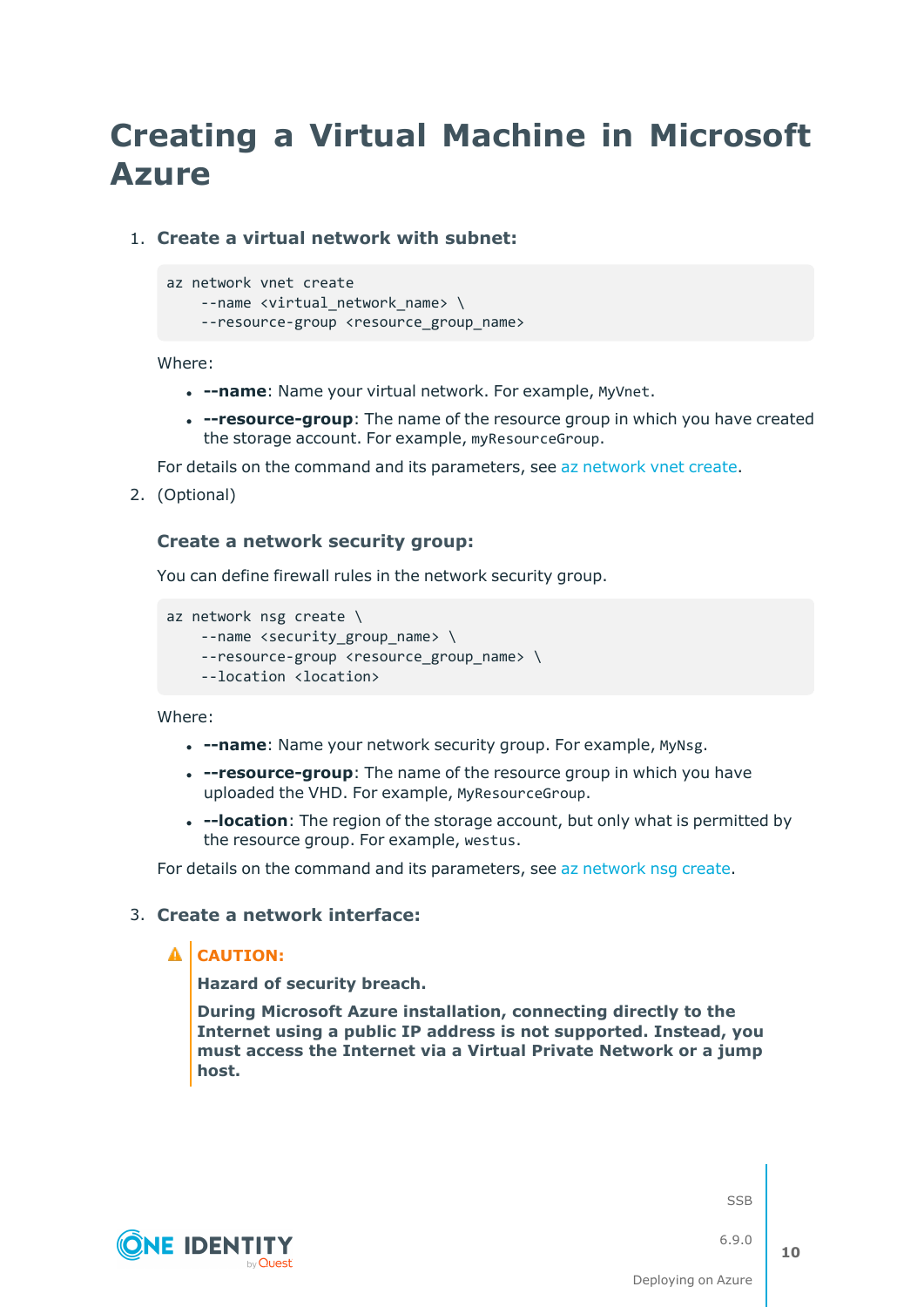```
az network nic create \
```

```
--name <network interface name> \
```

```
--resource-group <resource group name> \
```

```
--location <location> \
```

```
--vnet-name <virtual network name> \
```

```
--network-security-group <security group name> \
```

```
--subnet <subnet name> \
```
Where:

- **--name**: Name your network interface. For example, MyNic.
- **--resource-group**: The name of the resource group in which you have uploaded the VHD. For example, MyResourceGroup.
- **--location**: The region of the storage account, but only what is permitted by the resource group. For example, westus.
- **.** --vnet-name: The name of the virtual network. For example, MyVnet.
- **.** --network-security-group: If you have created one, the name of the network security group. For example, MyNsg.
- **.** --subnet: The name of the subnet. If you have not defined any, the default is Subnet.

For details on the command and its parameters, see az [network](https://docs.microsoft.com/en-us/cli/azure/network/nic?view=azure-cli-latest#az_network_nic_create) nic create.

#### 4. **Create a managed disk:**

This will be the OS disk in the virtual machine.

```
az disk create \
--name <disk_name> \
--resource-group <resource_group_name> \
--source <uri_of_vhd> \
 --sku Standard_LRS \
 --size-gb <disk_size_in_GiB>
```
Where:

- **.** --name: Name your managed disk. For example, MyDisk.
- **- --resource-group**: The name of the resource group in which you have uploaded the VHD. For example, MyResourceGroup.
- **.** --source: The path to the uploaded VHD on the storage. It will look like the following:
	- . The path will have the following structure: https://<storage\_account\_ name>.blob.core.windows.net/<storage\_container\_name>/<name\_of\_ uploaded\_vhd>.

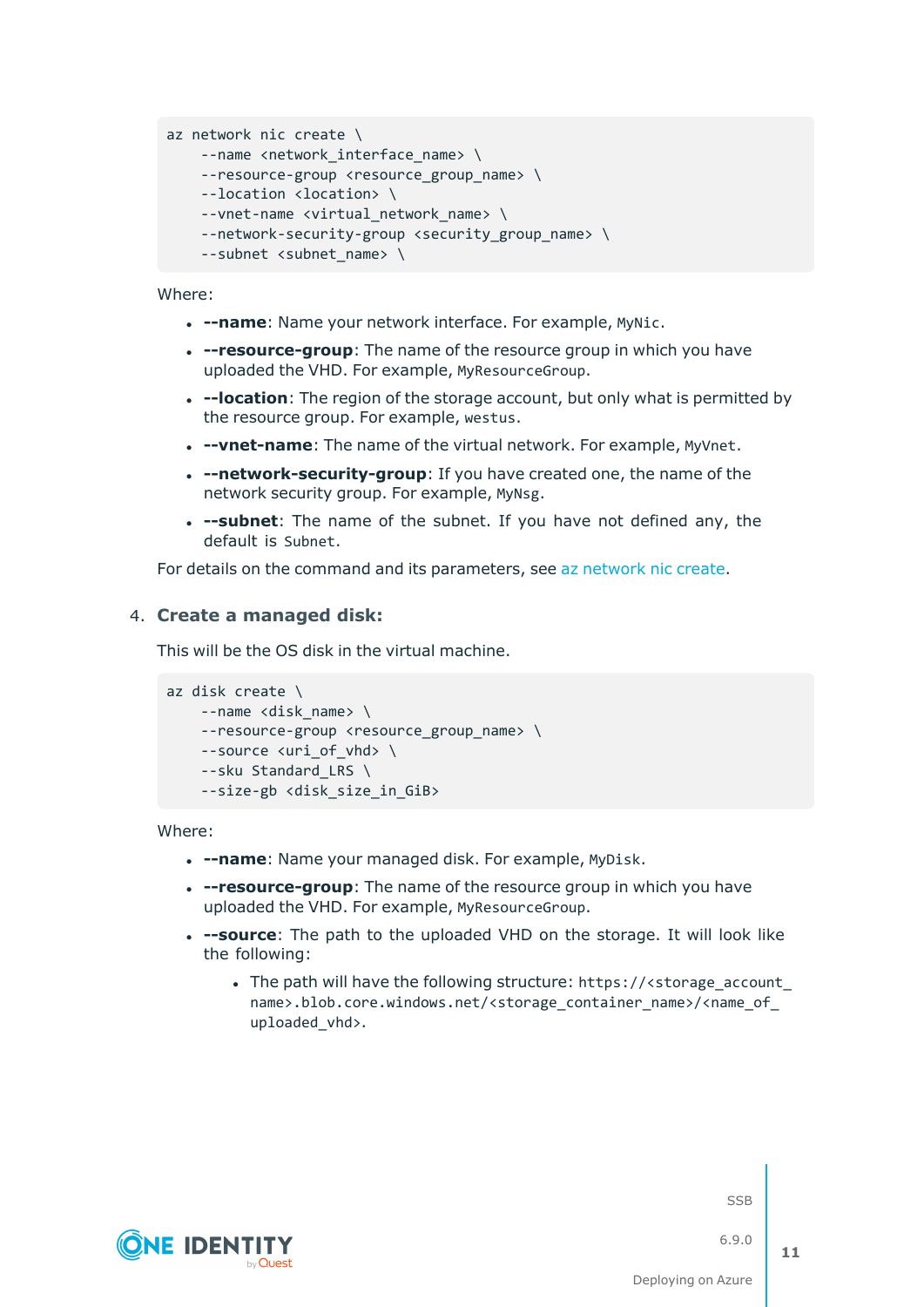- For example, https://MyStorageAccount.blob.core.windows.net/MyStorageContainer/ MyBlob.
- **.** -- sku: The storage account SKU. Select Standard\_LRS for a standard, HDDtype storage, or Premium\_LRS for an SSD-type storage. In case of smaller or cheaper virtual machines (for example, Basic A, you can only select Standard LRS).
- <sup>l</sup> **--size-gb**: *Optional*. The size of the disk in GiB. The default value is 10, the original size of the VHD. You can try SSB with the default disk size, however, for production purposes it is advised to increase the disk size. The maximum value is 4095.

If you want to increase the disk size later, see ["Increasing](https://support.oneidentity.com/technical-documents/syslog-ng-store-box/6.9.0/installation-guide/) the virtual disk size of SSB under a virtual machine" in the [Installation](https://support.oneidentity.com/technical-documents/syslog-ng-store-box/6.9.0/installation-guide/) Guide. You cannot decrease the disk size later.

NOTE: The value you enter cannot be less than the default size of the VHD, which is 10.

For details on the command and its parameters, see az disk [create.](https://docs.microsoft.com/en-us/cli/azure/disk?view=azure-cli-latest#az_disk_create)

#### 5. **Create the virtual machine:**

After preparing all prerequisite resources, you will create the virtual machine:

```
az vm create \
 --name <vm name> \
 --resource-group <resource_group_name> \
--nics <network_interface_name> \
 --attach-os-disk <disk name> \
 --size <size_of_virtual_machine> \
 --os-type Linux
```
Where:

- **.** --name: Name your virtual machine. For example, MyVm.
- **.** --resource-group: The name of the resource group in which you have uploaded the VHD. For example, MyResourceGroup.
- **.** --nics: The name of the network interface. For example, MyNic.
- <sup>l</sup> **--attach-os-disk**: The name of the managed disk. For example, MyDisk.
- **--size**: The calculated size of the virtual machine. For example, Standard A4 v2.

To calculate the size of the virtual machine, consider the following:

• The available virtual machine sizes may vary based on region and your Azure subscription. For details on virtual machine sizing, see [General](https://docs.microsoft.com/en-us/azure/virtual-machines/windows/sizes-general) [purpose](https://docs.microsoft.com/en-us/azure/virtual-machines/windows/sizes-general) or scroll down to **Other sizes** to check the available optimized

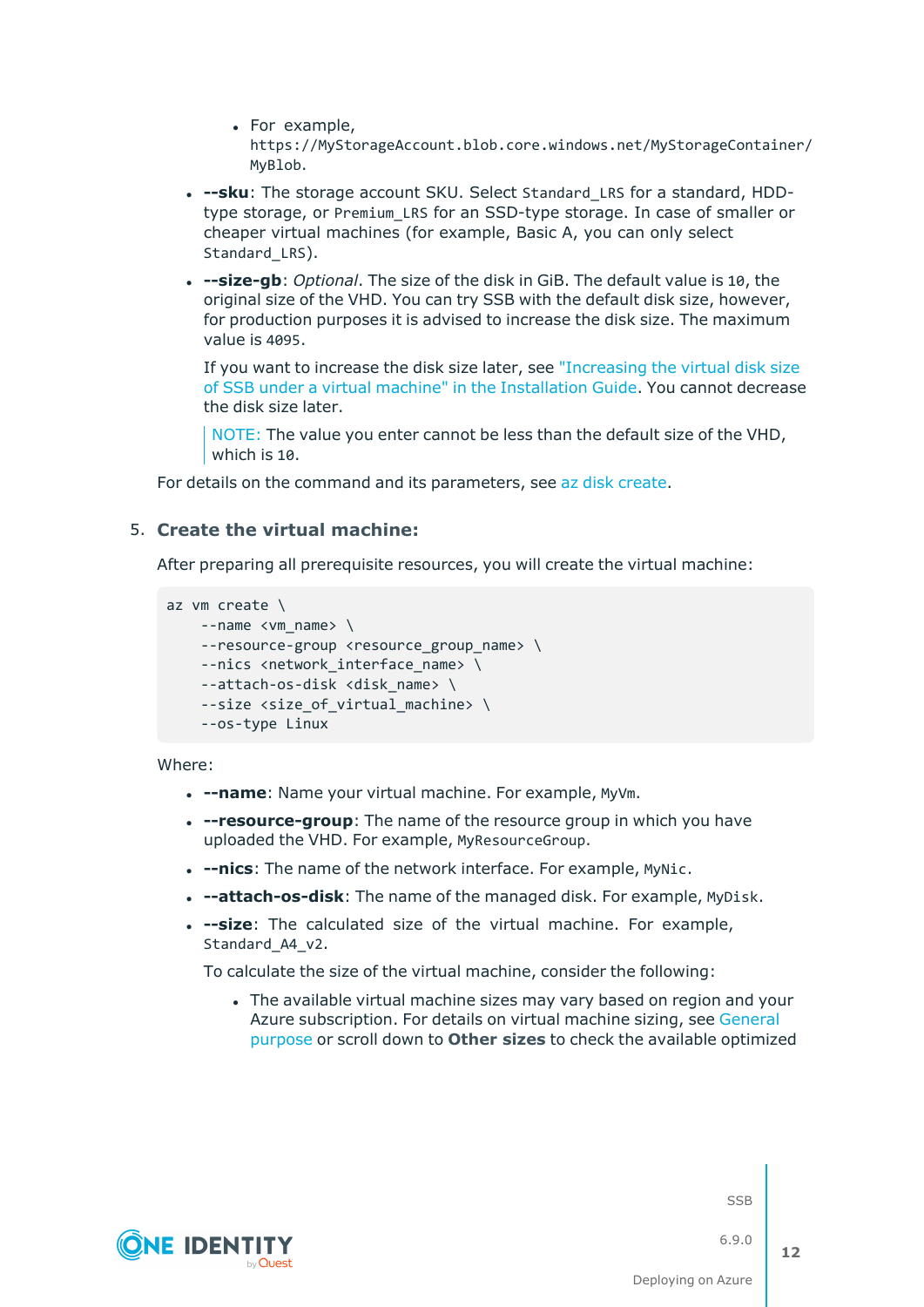machines.

- Minimum size: a virtual machine with at least 2 GB memory, for example: Standard\_A1\_v2.
- Recommended size: a virtual machine with at least 8 GB memory, for example: Standard\_A4\_v2.
- **.** -- os-type: The type of the operating system. Enter Linux.

After creating the virtual machine, it will automatically start up, boot, and is available through the private network.

For details on the command and its parameters, see az vm [create](https://docs.microsoft.com/en-us/cli/azure/vm?view=azure-cli-latest#az_vm_create).

6. The Welcome Wizard starts. For details on the initial steps of configuring SSB, see "The Welcome Wizard and the first login" in the [Administration](https://support.oneidentity.com/technical-documents/syslog-ng-store-box/6.9.0/administration-guide/) Guide.

#### **A** CAUTION:

**Hazard of security breach.**

**During the configuration process of the Welcome Wizard, connecting directly to the Internet using a public IP address is not supported. Instead, you must access the Internet via a Virtual Private Network or a jump host.**

NOTE: If you have installed SSB from Azure, the swap column is not available on the system monitor, because in this case, swap memory is not used.



SSB

Deploying on Azure